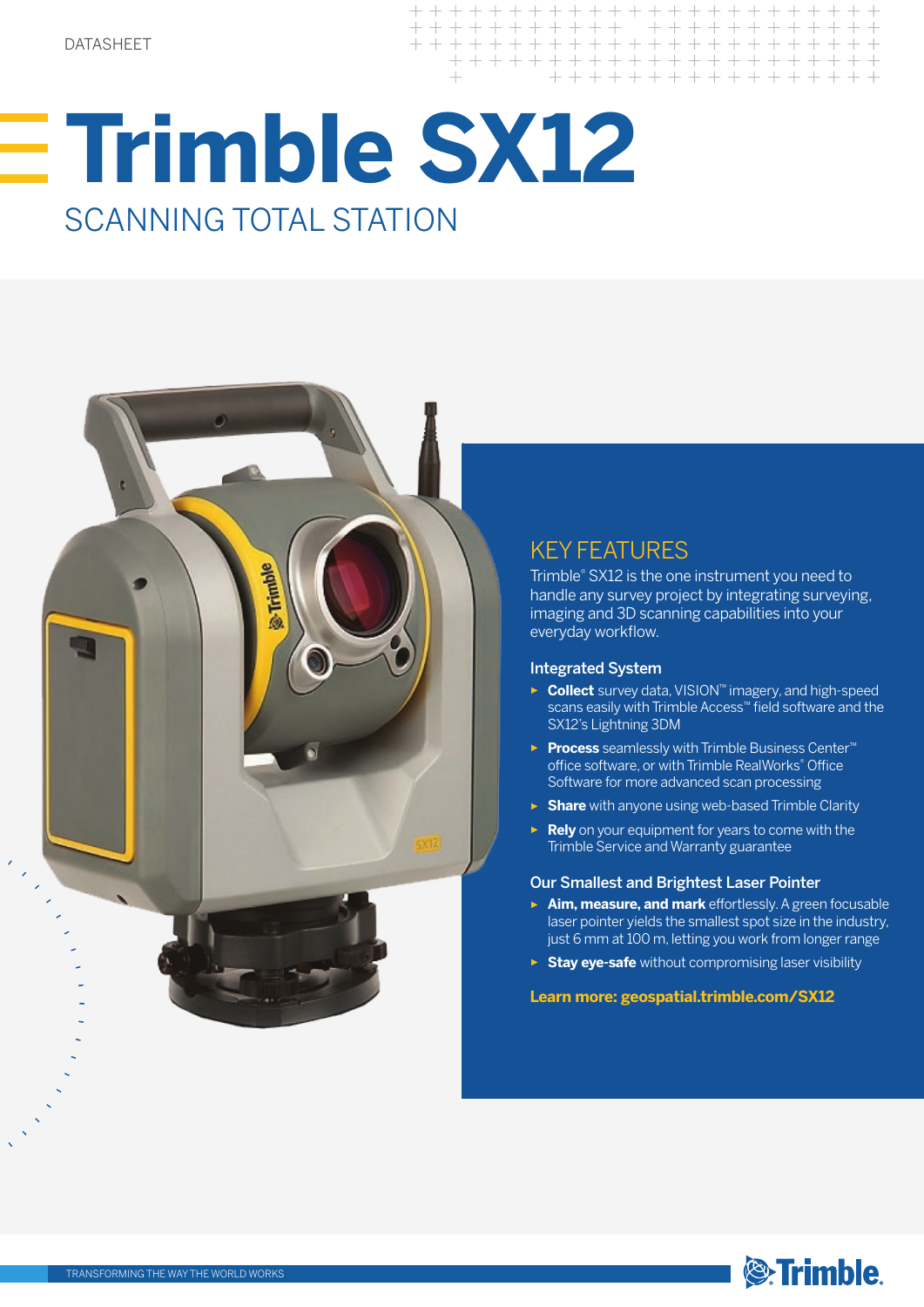| <b>SURVEY PERFORMANCE</b>              |                                                                                  |                                                                            |
|----------------------------------------|----------------------------------------------------------------------------------|----------------------------------------------------------------------------|
| ANGLE MEASUREMENT                      |                                                                                  |                                                                            |
|                                        | Sensor type                                                                      | Absolute encoder with diametrical reading                                  |
|                                        | Angle measurement accuracy <sup>1</sup>                                          | $1"$ (0.3 mgon)                                                            |
|                                        | Angle display (least count)                                                      | 0.1" (0.01 mgon)                                                           |
| AUTOMATIC LEVEL COMPENSATOR            |                                                                                  |                                                                            |
|                                        | Type                                                                             | Centered dual-axis                                                         |
|                                        | Accuracy                                                                         | 0.5" (0.15 mgon)                                                           |
|                                        | Range                                                                            | ±5.4' (±100 mgon)                                                          |
|                                        | Electronic 2-axis level, with a resolution of                                    | $0.3" (0.1$ mgon)                                                          |
|                                        | Circular level in tribrach                                                       | $8'/2$ mm                                                                  |
| <b>DISTANCE MEASUREMENT</b>            |                                                                                  |                                                                            |
| Accuracy                               |                                                                                  |                                                                            |
| Prism mode                             | Standard <sup>2</sup>                                                            | $1mm + 1.5 ppm$                                                            |
|                                        | Tracking <sup>2, 3</sup>                                                         | $2mm + 1.5 ppm$                                                            |
| DR mode                                | Standard <sup>2</sup>                                                            | $2mm + 1.5 ppm$                                                            |
| Measuring time                         |                                                                                  |                                                                            |
| Prism mode                             | Standard                                                                         | 1.6s                                                                       |
| DR mode                                | Standard                                                                         | 1.2s                                                                       |
| Range                                  |                                                                                  |                                                                            |
| Prism mode <sup>4</sup>                | 1 prism                                                                          | $1 m - 5,500 m$                                                            |
| DR mode                                | Kodak White Card (Catalog number E1527795)                                       | $1 m - 800 m$                                                              |
|                                        | Kodak Grey Card (Catalog number E1527795)                                        | $1 m - 450 m$                                                              |
| Autolock® and Robotic Range            |                                                                                  |                                                                            |
|                                        | Autolock range - traverse 50 mm <sup>5</sup>                                     | $1m - 800m$                                                                |
|                                        | Autolock range - 360 prism                                                       | $1 m - 300 m6 / 700 m5$                                                    |
|                                        |                                                                                  |                                                                            |
|                                        | Angle accuracy <sup>1</sup>                                                      | 1"                                                                         |
| SCANNING PERFORMANCE                   |                                                                                  |                                                                            |
| <b>GENERAL SCANNING SPECIFICATIONS</b> |                                                                                  |                                                                            |
|                                        | Scanning principle                                                               | Band scanning using rotating prism in telescope                            |
|                                        | Measurement rate                                                                 | 26.6 kHz                                                                   |
|                                        | Point spacing                                                                    | 6.25 mm, 12.5 mm, 25 mm or 50 mm @ 50 m                                    |
|                                        | Field-of-view                                                                    | 360° x 300°                                                                |
|                                        | Coarse scan:<br>Full Dome - 360° x 300°                                          | Scan time: 12 minutes                                                      |
|                                        | Density: 1 mrad, 50 mm spacing @ 50 m<br>Standard scan:<br>Area Scan - 90° x 45° | Scan time: 6 minutes                                                       |
|                                        | Density: 0.5 mrad, 25 mm spacing @ 50 m                                          |                                                                            |
| <b>RANGE MEASUREMENT</b>               | Range principle                                                                  | Ultra-high speed time-of-flight powered by<br>Trimble Lightning technology |
| Range                                  |                                                                                  |                                                                            |
|                                        | Kodak White Card (Catalog number E1527795)                                       | $0.9 m - 600 m$                                                            |
|                                        | Kodak Gray Card (Catalog number E1527795)                                        | $0.9 m - 350 m$                                                            |
| Range noise                            |                                                                                  |                                                                            |
|                                        | @ 50 m on 18-90% reflectivity                                                    | $1.5 \, \text{mm}$                                                         |
|                                        | @ 120 m on 18-90% reflectivity                                                   | 1.5 <sub>mm</sub>                                                          |
|                                        | @ 200 m on 18-90% reflectivity                                                   | $1.5 \, \text{mm}$                                                         |
|                                        | @ 300 m on 18-90% reflectivity                                                   | $2.5 \, \text{mm}$                                                         |
| <b>Scanning Accuracy</b>               |                                                                                  |                                                                            |
|                                        | <b>Scanning Angular Accuracy</b><br>3D position Accuracy @ 100 m <sup>7</sup>    | 5" (1.5 mgon)<br>$2.5 \, \text{mm}$                                        |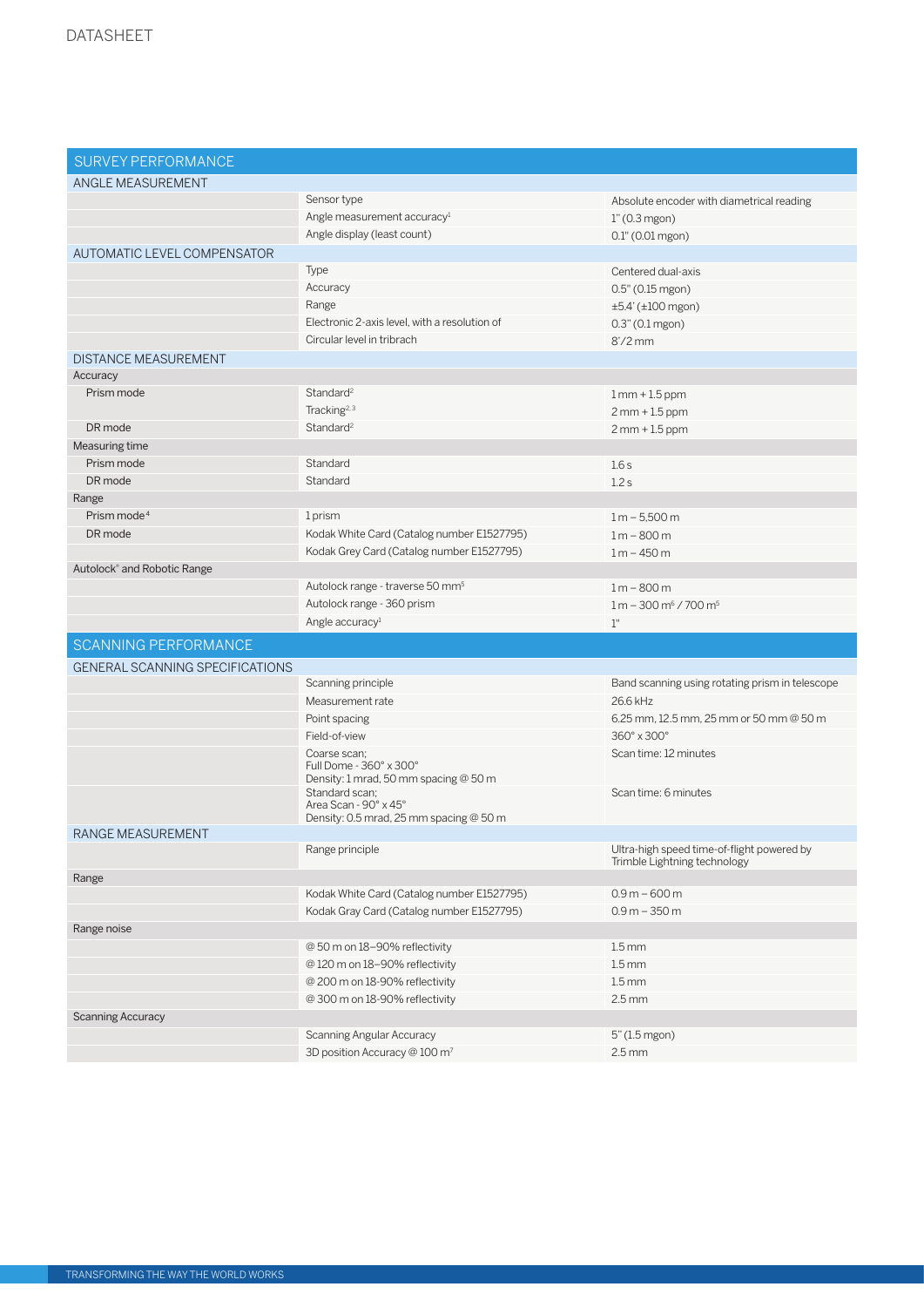## **Trimble SX12** SCANNING TOTAL STATION

| <b>EDM SPECIFICATIONS</b>                         |                                                      |                                                 |  |
|---------------------------------------------------|------------------------------------------------------|-------------------------------------------------|--|
|                                                   | Light source                                         | Pulsed laser 1550 nm; Laser class 1M            |  |
|                                                   | Beam divergence DR mode                              | $0.2$ mrad                                      |  |
|                                                   | Laser spot size at 100 m (FWHM)                      | $14 \, \mathrm{mm}$                             |  |
|                                                   | Atmospheric correction                               | Available through field and office software     |  |
| <b>LASER POINTER</b>                              |                                                      |                                                 |  |
|                                                   |                                                      |                                                 |  |
|                                                   | Color                                                | Green, 520 nm                                   |  |
|                                                   | Eye Safety                                           | Laser Class 1                                   |  |
|                                                   | Focusing                                             | Automatic, Manual                               |  |
|                                                   | Operating modes                                      | Low-light, Standard, Extended Range Flashing    |  |
| Laser Pointer Spot Size (Full Width Half Maximum) |                                                      |                                                 |  |
|                                                   | $1.3 - 50$ m                                         | $3mm \pm 1mm$                                   |  |
|                                                   | 100 m                                                | $6mm \pm 1mm$                                   |  |
|                                                   | 150 m                                                | $9mm \pm 1mm$                                   |  |
| <b>IMAGING PERFORMANCE</b>                        |                                                      |                                                 |  |
|                                                   | Imaging principle                                    | 3 calibrated cameras in telescope powered by    |  |
|                                                   |                                                      | Trimble VISION™ technology                      |  |
|                                                   | Cameras total field of view                          | 360° x 300°                                     |  |
|                                                   | Live view frame rate (depending on connection)       | Up to 15 fps                                    |  |
|                                                   | File size of one total panorama with overview camera | 15 MB - 35 MB                                   |  |
| Panorama Measurement Time and Resolution          |                                                      |                                                 |  |
| Overview Panorama                                 | Full dome 360° x 300° with 10% overlap               | 2.5 mins, 40 images, 15 mm @ 50 m per pixel     |  |
| Primary Panorama                                  | Area capture 90° x 45° with 10 % overlap             | 2.5 mins, 48 images, 3.5 mm @ 50 m per pixel    |  |
| <b>CAMERAS SPECIFICATIONS</b>                     |                                                      |                                                 |  |
| <b>General Camera Specifications</b>              |                                                      |                                                 |  |
|                                                   | Resolution of each camera chip                       | 8.1 MP (3296 x 2472 pix)                        |  |
|                                                   | File format of images                                | .jpeg                                           |  |
|                                                   | Field of view max                                    | 57.5° (horizontal) x 43.0° (vertical)           |  |
|                                                   | Field of view min                                    | 0.51° (horizontal) x 0.38° (vertical)           |  |
|                                                   | Total zoom (no interpolation)                        | 107x                                            |  |
|                                                   | 35 mm equivalent focal length                        | 36-3850 mm                                      |  |
|                                                   | Exposure modes                                       | Auto, spot exposure                             |  |
|                                                   | Manual exposure brightness                           | $±5$ steps                                      |  |
|                                                   | White balance modes                                  | Auto, daylight, incandescent, overcast          |  |
|                                                   | Temperature compensated optics                       | Yes                                             |  |
|                                                   | Calibrated cameras                                   | Yes                                             |  |
| Overview Camera                                   |                                                      |                                                 |  |
|                                                   | Position                                             | Parallel to measurement axis                    |  |
|                                                   | One pixel corresponds to                             | 15 mm @ 50 m                                    |  |
| Primary Camera                                    |                                                      |                                                 |  |
|                                                   | Position                                             | Parallel to measurement axis                    |  |
|                                                   | One pixel corresponds to                             | 3.5 mm @ 50 m                                   |  |
| Telescope Camera                                  |                                                      |                                                 |  |
|                                                   | Position                                             | Coaxial                                         |  |
|                                                   | Focusing                                             | Automatic, manual                               |  |
|                                                   | Focusing distance                                    | 1.7 m to infinity                               |  |
|                                                   | One pixel corresponds to                             | $0.69$ mm @ 50 m                                |  |
|                                                   | Pointing precision (std dev 1 sigma)                 | 1" (HA: 1,5 cc, VA: 2,7 cc)                     |  |
| <b>Plummet Camera</b>                             |                                                      |                                                 |  |
|                                                   | Usable range                                         | $1.0 - 2.5$ m                                   |  |
|                                                   | Resolution on ground - one pixel corresponds to      | 0.2 mm @ 1.55 m instrument height               |  |
|                                                   | Accuracy                                             | 0.5 mm @ 1.55 m instrument height               |  |
| <b>GENERAL SPECIFICATIONS</b>                     |                                                      |                                                 |  |
|                                                   |                                                      |                                                 |  |
|                                                   | Communication                                        | WiFi, 2.4 Ghz Spread Spectrum, cabled (USB 2.0) |  |
|                                                   | IP-rating                                            | <b>IP55</b>                                     |  |
|                                                   | Operating temperature range                          | $-20$ °C to 50 °C                               |  |
|                                                   | Security                                             | Dual layer password protection                  |  |